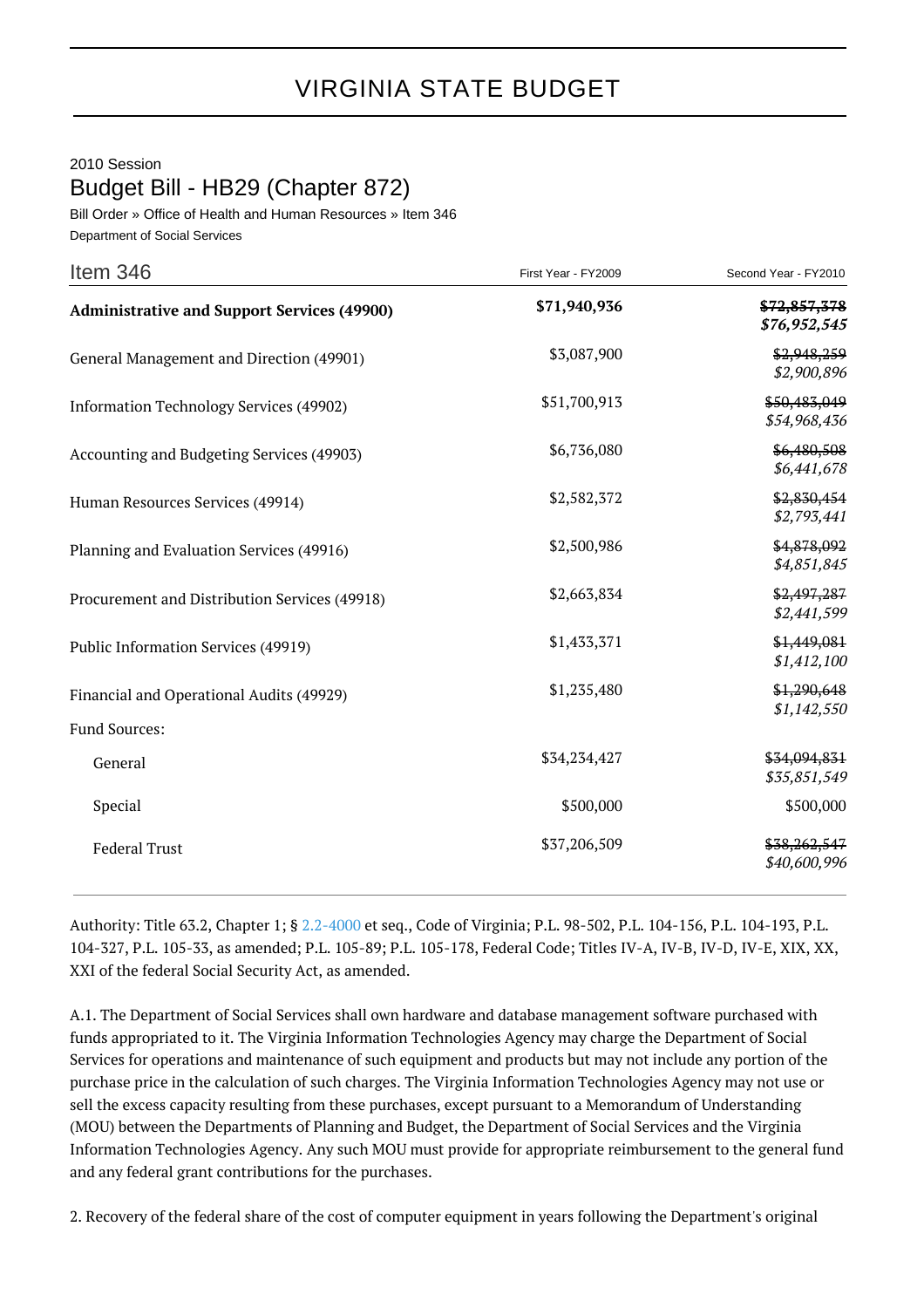purchase with general fund appropriation shall be deposited as revenue of the general fund in reimbursement for general fund expenditures made in prior years.

B. The Department of Social Services shall require localities to report all expenditures on designated social services, regardless of reimbursement from state and federal sources. The Department of Social Services is authorized to include eligible costs in its claim for Temporary Assistance for Needy Families Maintenance of Effort requirements.

C. It is the intent of the General Assembly that the Commissioner of the Department of Social Services shall work with localities that seek to voluntarily merge and consolidate their respective local departments of social services. No funds appropriated under this act shall be used to require a locality to merge or consolidate local departments of social services.

D. The Commissioner of Social Services, in consultation with relevant state and local agencies, shall develop proposed criteria for assessing funding requests for addressing space needs among local departments of social services, as well as proposed consolidated human services buildings. The criteria shall include but not be limited to compliance with the Americans with Disabilities Act, access to public transportation, life safety issues, condition of current space and related major building systems, impact on service delivery, and other factors as may be appropriate. The Department shall use the criteria to prioritize local requests for increased state reimbursement for renovating existing space, relocating or constructing new space. For those jurisdictions that, when applying such criteria, achieve high priority ranking for increased state reimbursement, yet initiate local funding actions to address critical space needs or to consolidate human services, they shall nevertheless retain their ranking on the prioritized list of projects for increased state reimbursement for renovating existing space, relocating or constructing new space. The Department shall forward a prioritized list of projects to the Secretary of Health and Human Resources and the Department of Planning and Budget by November 1 of each year for consideration by the Governor in the development of the budget. The Department shall also submit a copy of the list of prioritized projects by November 1 of each year, to the Chairmen of the House Appropriations and Senate Finance Committees.

E. The Department of Social Services is authorized to enter into a contractual agreement to finance the conversion of certain Maintaining and Preparing/Producing Executive Reports (MAPPER) software programs to an industry standard web-based programming environment under the following circumstances: a) The conversion project shall not exceed four years commencing on July 1, 2007; b) Financing for the project shall not exceed \$25 million; c) Any debt incurred by the department shall be re-paid over a period of three to five years from savings generated by reductions in annual operational expenditures after project completion; d) Any agreement shall have the prior approval of the Secretary of Technology, Secretary of Health and Human Resources, Secretary of Finance, and Treasury Board.

F. Notwithstanding any other provision of law, the Gloucester-Mathews Free Clinic, which was unable to participate in the Neighborhood Assistance Program for the period beginning July 1, 2007, because their application was made after the deadline, may use the balance of their allocation of tax credits as of June 30, 2007, for any donations that would otherwise be eligible for a tax credit, made during the period July 1, 2007, through December 31, 2007.

G. The Department of Social Services shall assess the financial and regulatory impact of implementing a screened family day home provider registry for individuals who wish to offer their services as family day home providers in the Commonwealth, and who are not required to be licensed or regulated pursuant to this chapter or regulated by local ordinance pursuant to § [15.2-914](http://law.lis.virginia.gov/vacode/15.2-914/), Code of Virginia, and who may wish to voluntarily apply to be included in the registry and may authorize the Department to disclose information contained in the registry. As part of its impact analysis, the Department shall examine the cost to family day home providers for inclusion on the registry. The Department shall submit a copy of this analysis to the Governor and the Chairmen of the House Appropriations and Senate Finance Committees by October 1, 2008.